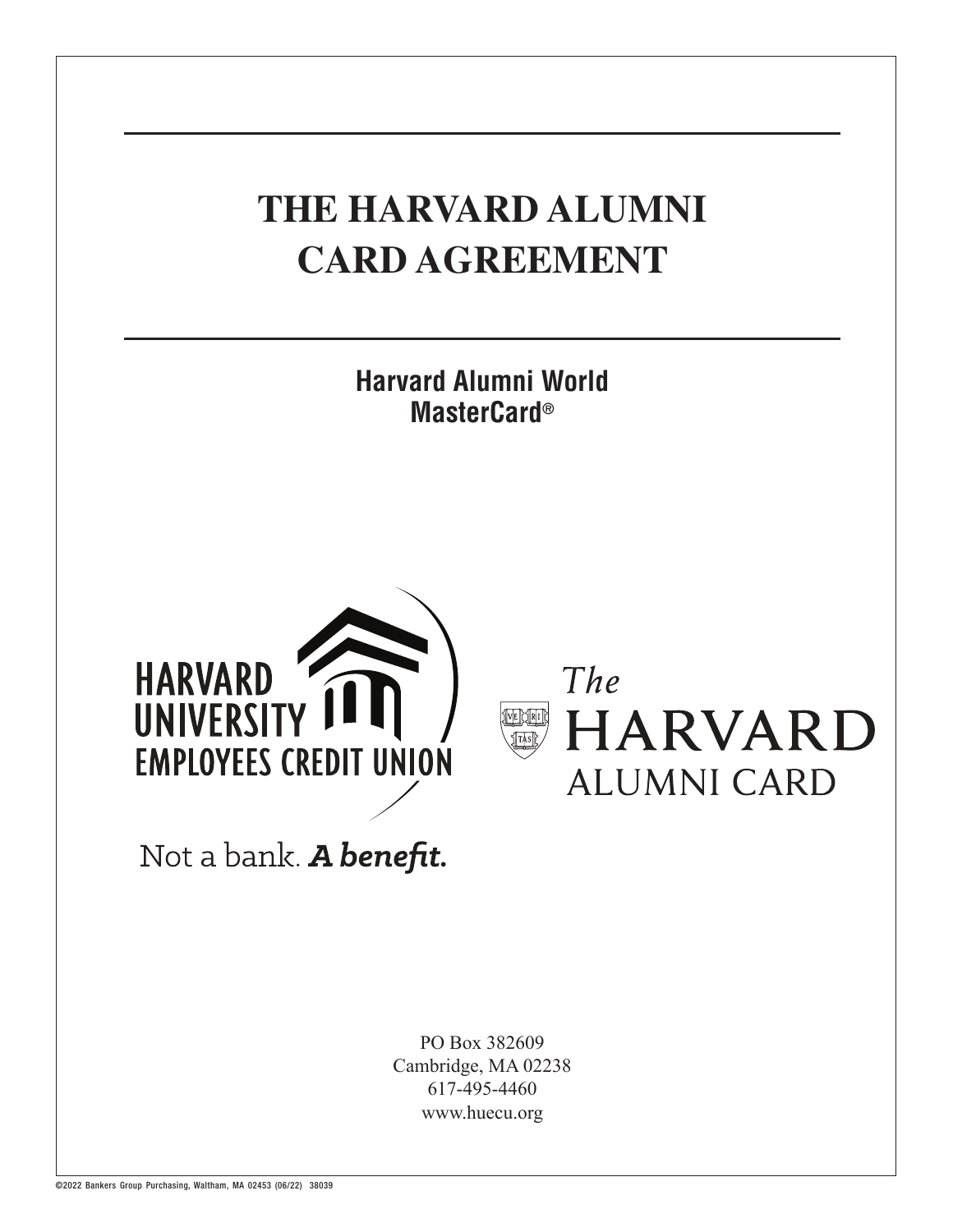This Agreement sets forth the terms and conditions under which this Credit Union shall furnish a credit card(s) to the borrower(s) for use In obtaining goods, services and/or cash on credit.

The words "I", "me" and "my" mean each person who applies for the card, who signs the card and/or this Agreement, or uses the card. "Credit Union" means the within named credit union . "Card" means the card or cards Issued by the Credit Union to me pursuant to this Agreement.

1. I may obtain cash, goods and/or services on credit by properly presenting my card to any approved lender or any approved seller of goods or services as long as the amount of credit that I request does not exceed (when added to the then outstanding principal balance of my loans and posted interest charges) my Maximum Credit Limit or my Daily Limit on Cash Advances if any. My Maximum Credit Limit and my Daily Limit on Cash Advances if any, shall be as initially established by the Credit Union and as thereafter changed from time to time by the Credit Union.

Use of my card outside of the United States of America may be subject to certain limitations. If I am traveling outside of the United States, I understand that I may contact the Credit Union for information concerning such limitations in various countries.

- 2. Interest Charges shall begin to accrue on Cash Advances as of the date that such Cash Advances are made to me or the first day of the billing cycle in which posted to my account, whichever is later. Interest Charges on Cash Advances will continue to accrue until such Cash Advances are paid in full. Interest Charges shall begin to accrue on Credit Purchases that I make using my card on the date that such Credit Purchase is posted to my account, but only if I elect not to pay the entire New Balance shown on my prior monthly billing statement by the due date. If I elect not to pay the entire New Balance shown on my prior monthly statement by the due date, an Interest Charge will be imposed on the unpaid balance of Credit Purchases from the statement closing date and on Credit Purchases made during the current billing cycle from the date of posting to my account and will continue to accrue until the closing date of the billing cycle preceding the date on which the entire New Balance is paid in full. Balances on which Interest Charges accrue are called "balances subject to Interest Charge."
- 3. Subject to the rules set forth in paragraph 2 hereof, I shall pay an interest charge on all balances that are subject to interest charge herein at the ANNUAL PERCENTAGE RATE set forth at the back of this Agreement.

The ANNUAL PERCENTAGE RATE (and the corresponding Daily Periodic Rate (APR  $\div$  365)) will be adjusted on the first day of each monthly billing cycle to the "Prime Rate" as published on the last business day of the proceeding monthly billing cycle in the Money Rates Section of The Wall Street Journal (if more than one Prime Rate is published, the higher rate shall be used) (the "Index"), plus a margin (percentage points). If the Index is no longer published, the Credit Union may select a substitute Index having similar characteristics and I shall be notified of such substitution. An increase in the rates will increase your interest charges and your Minimum Monthly Payment (unless the Minimum Monthly Payment - Dollar Amount is greater). For any month in which a finance charge is assessed, but is less than \$0.50, I shall pay a minimum monthly finance charge of \$0.50. In any case, this ANNUAL PERCENTAGE RATE will never be more than 18%. The interest charge for each billing cycle will be computed by multiplying the Average Daily Balance of the balance subject to interest charge for the billing cycle by the daily periodic rate, which in turn is multiplied by the number of days in the billing cycle. The Average Daily Balance is determined by dividing the sum of the closing daily balances subject to interest charge during the billing cycle by the number of days in the cycle. The balance subject to interest charge for any day is determined by adding to the prior day's closing balance subject to interest charge any Cash Advances and Credit Purchases (but only if the previous New Balance was not paid in full by the end of the current billing cycle) posted to my account on such day and subtracting any payments or credits for such day. Interest charges are added to my account at the end of each billing cycle, but such interest charges are never added to the balance upon which interest charges are computed.

- 4. I agree to pay such Charges as are described herein this Agreement. Any other charge assessed to my account shall be treated as a Credit Purchase for the purpose of calculating interest charges, unless prohibited by law.
- 5. I agree not to request an advance which will cause my Maximum Credit Limit to be exceeded at any time; however, if my Maximum Credit Limit is exceeded at any time, I promise to immediately repay the amount of the excess to the Credit Union. I agree not to use my Card to effectuate any transaction which is unlawful under applicable law, such as unlawful gambling.
- 6. In order to secure my obligations to the Credit Union hereunder, I hereby grant a security interest to the Credit Union in any property in which the Credit Union now or hereafter holds a security interest securing some other obligation of mine to the Credit Union, provided, however, no such security interest shall be granted in any property constituting my principal residence, consumer goods or any deposit account that I hold in the Credit Union. Therefore, with the exceptions noted in the immediately preceding sentence, collateral securing other loans with the Credit Union may also secure this loan.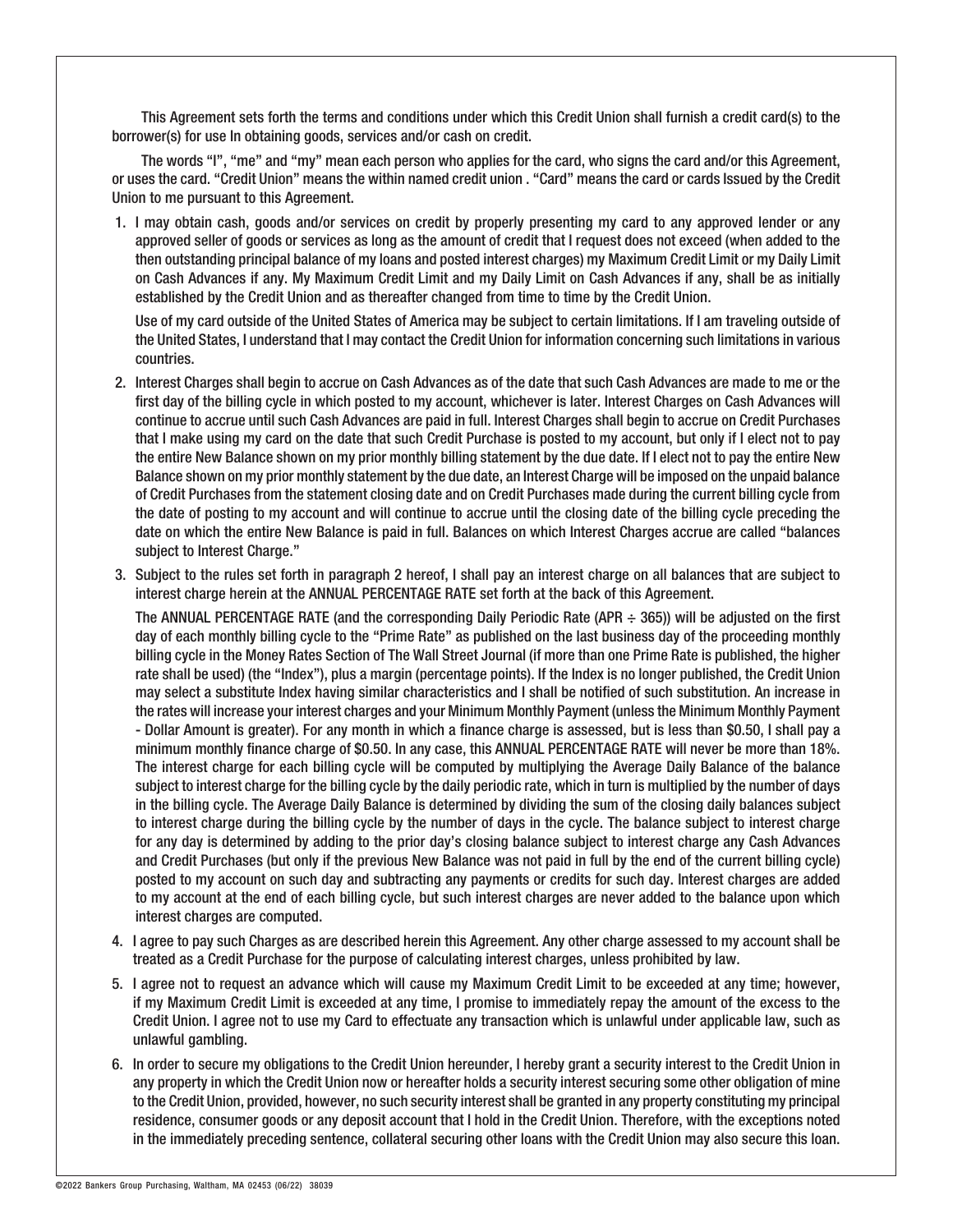- 7. I agree to repay the amount that I or any person whom I have authorized to use my card have borrowed, all interest charges thereon and any fees or charges incurred by me and properly added to my account as follows: each month I shall pay within 25 days of the statement closing date ("Payment Due Date") the minimum monthly payment as shown on said statement (which minimum monthly payment shall be equal to the Minimum Monthly Payment – Percentage of 3.0% which shall be a percentage of the New Balance shown on the statement that does not exceed my Maximum Credit Limit, plus the entire amount that does exceed my Maximum Credit Limit, if any, plus all amounts past due, if any; or the Minimum Monthly Payment - Dollar Amount of \$25.00 if such Dollar Amount is greater. All payments shall first be applied to interest due with the highest interest rate being paid first, then to other proper charges due, and then to principal due. I may also prepay any amount due to the Credit Union at any time without penalty.
- 8. Purchases, cash withdrawals and cash advances made in foreign currencies will be posted to my account in U.S. dollars. The exchange rate between the transaction currency and the billing currency used for processing international transactions is a rate selected by MasterCard from a range of rates available in wholesale currency markets for the applicable central processing date, which rate may vary from the rate MasterCard itself receives, or the government mandated rate in effect for the applicable central processing date. The exchange rate used on the processing date may differ from the rate that would have been used on the purchase date or cardholder statement posting date.

A devaluation of the US dollar against the foreign currency in which the transaction was made will result in a higher than expected dollar amount charged to my account. This currency differential could result in my account exceeding the credit limit.

- 9. I understand that I shall be in default in the event that I do not make any payment required hereunder when due, if I die, file bankruptcy, become insolvent, default on any other indebtedness of mine to the Credit Union or fail to fulfill any promise or other obligation hereunder to the Credit Union. In the event of such default the Credit Union may terminate my line of credit without notice to me and I agree to immediately repay to the Credit Union, upon demand by the Credit Union, all amounts which I owe to the Credit Union hereunder. In the event of any such default, I agree to pay to the Credit Union all costs of collection, including the reasonable fees of attorneys engaged by the Credit Union to collect such past due amounts.
- 10. I understand and agree that the Credit Union may terminate my line of credit for any reason whatsoever, even if I am not in default, however, such termination shall not be effective until the Credit Union has mailed written notice of said termination to me which mailing will be made at least 5 days before the effective date of such termination, and such termination shall not affect my obligation to pay any outstanding balance in accordance with the terms of this Agreement.
- 11. Upon termination of my line of credit (whether or not a default has occurred), I promise not to use my card thereafter and promise to return it immediately to the Credit Union. I recognize that the card shall remain the property of the Credit Union at all times.
- 12. If a late charge is described in the Credit Card Disclosures set forth herein, in the event that any payment due hereunder is not paid in full within 15 days of its due date, I shall pay a late charge equal to the amount described as set forth herein.
- 13. In order to determine whether a material change in my financial circumstances has occurred, the credit union will make an annual (or more frequent) credit review to determine my current financial condition.
- 14. The Credit Union may amend the terms and conditions set forth in this Agreement, provided that such amendment shall not be effective unless written notice of such amendment is mailed or delivered to me at least one billing cycle, but not less than 45 days prior to the effective date of the change.

I understand that if I disagree with any amendments to this agreement, I may close my account with the current terms and conditions unchanged, however, closing my account will not release me from my obligations to the Credit Union.

- 15. I understand that if I am under the age of 21 my initial application and any subsequent application to increase my credit limit may have to be cosigned by a parent or guardian.
- 16. Each person who signs this Agreement or uses the card(s) or permits another to use the card(s), agrees to be jointly and severally liable to the Credit Union for all obligations due to the Credit Union hereunder. I/We will not, however, be liable for any unauthorized use of my/our card. This Agreement shall be deemed to be under seal and shall be governed by the laws of the Commonwealth of Massachusetts.
- 17. I will notify the Credit Union Service Center, orally or in writing, of the loss, theft, or possible unauthorized use of my card(s). To notify the Service Center, I will call 1-866-820-3879 or write PSCU-FS Service Center, Inc., Security Department, P.O. Box 31112, Tampa, Florida 33631-3112. For international calls, the number is 1-727-566-4144.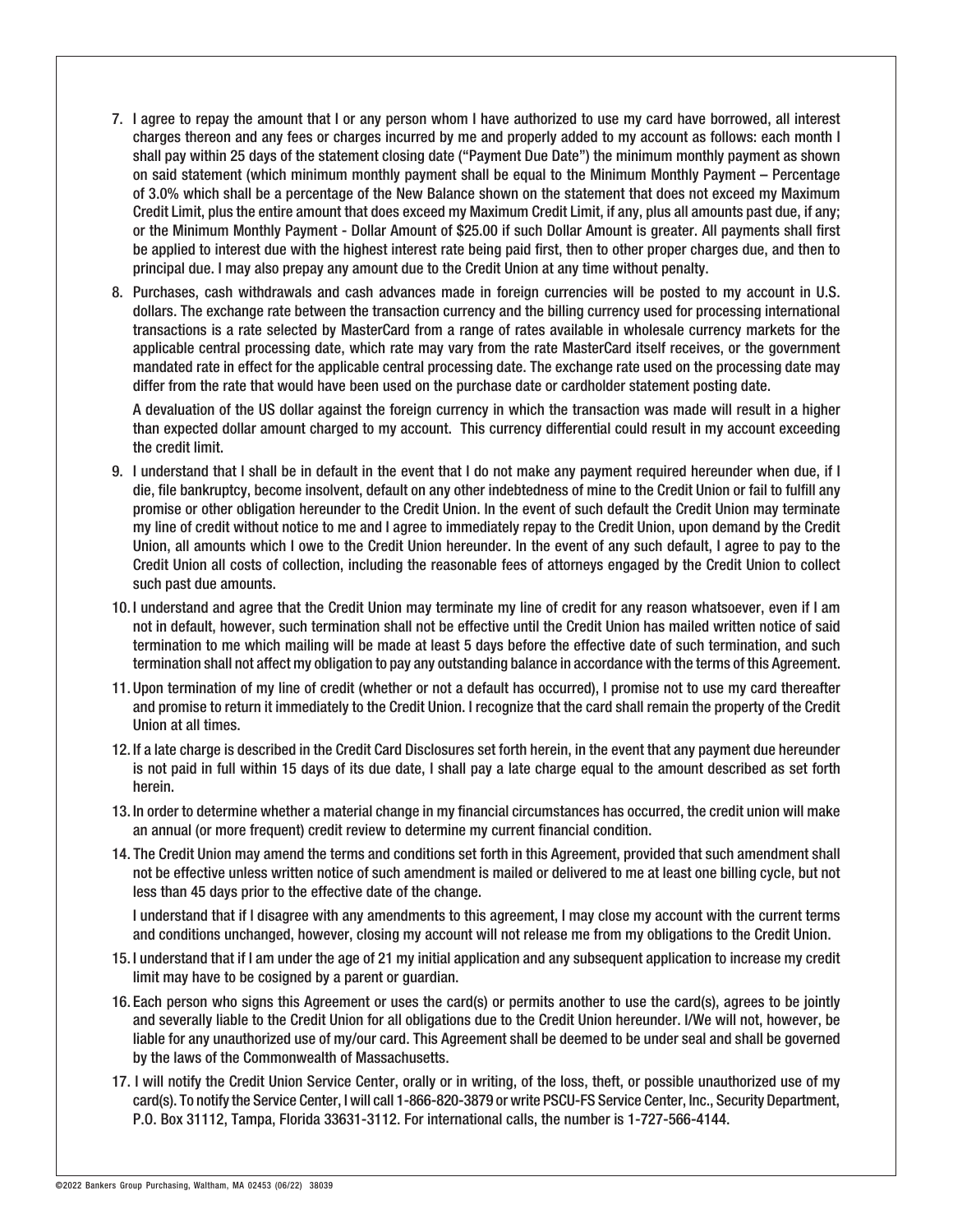- 18. Cardholder hereby agrees to the rules and regulations contained in the bylaws governing accounts with this Credit Union as they now are or hereafter may be amended and authorizes this Credit Union to obtain consumer reports in connection with this account.
- 19. Promotional Balance Transfers: Processed as Cash Advances. The Promotional Balance Transfer option and interest rate are only available during the first 12 monthly billing cycles following the opening of the account.
- 20. Rewards Program Please refer to our separate rewards program brochure.

## **Your Billing Rights: Keep This Document For Future Use**

This notice tells you about your rights and our responsibilities under the Fair Credit Billing Act.

## **What To Do If You Find A Mistake On Your Statement**

If you think there is an error on your statement, write to us at: Harvard University Employees Credit Union PO Box 382609, Cambridge MA 02138 You may also contact us on the Web: www.huecu.org

In your letter, give us the following information:

• Account information: Your name and account number.

• Dollar amount: The dollar amount of the suspected error.

• Description of problem: If you think there is an error on your bill, describe what you believe is wrong and why you believe it is a mistake.

#### **You must contact us:**

• Within 60 days after the error appeared on your statement.

• At least 3 business days before an automated payment is scheduled, if you want to stop payment on the amount you think is wrong.

You must notify us of any potential errors in writing or electronically. You may call us, but if you do we are not required to investigate any potential errors and you may have to pay the amount in question.

## **What Will Happen After We Receive Your Letter**

#### **When we receive your letter, we must do two things:**

1. Within 30 days of receiving your letter, we must tell you that we received your letter. We will also tell you if we have already corrected the error.

2. Within 90 days of receiving your letter, we must either correct the error or explain to you why we believe the bill is correct.

While we investigate whether or not there has been an error:

• We cannot try to collect the amount in question, or report you as delinquent on that amount.

- The charge in question may remain on your statement, and we may continue to charge you interest on that amount.
- While you do not have to pay the amount in question, you are responsible for the remainder of your balance.
- We can apply any unpaid amount against your credit limit.

After we finish our investigation, one of two things will happen:

• If we made a mistake: You will not have to pay the amount in question or any interest or other fees related to that amount.

• If we do not believe there was a mistake: You will have to pay the amount in question, along with applicable interest and fees. We will send you a statement of the amount you owe and the date payment is due. We may then report you as delinquent if you do not pay the amount we think you owe.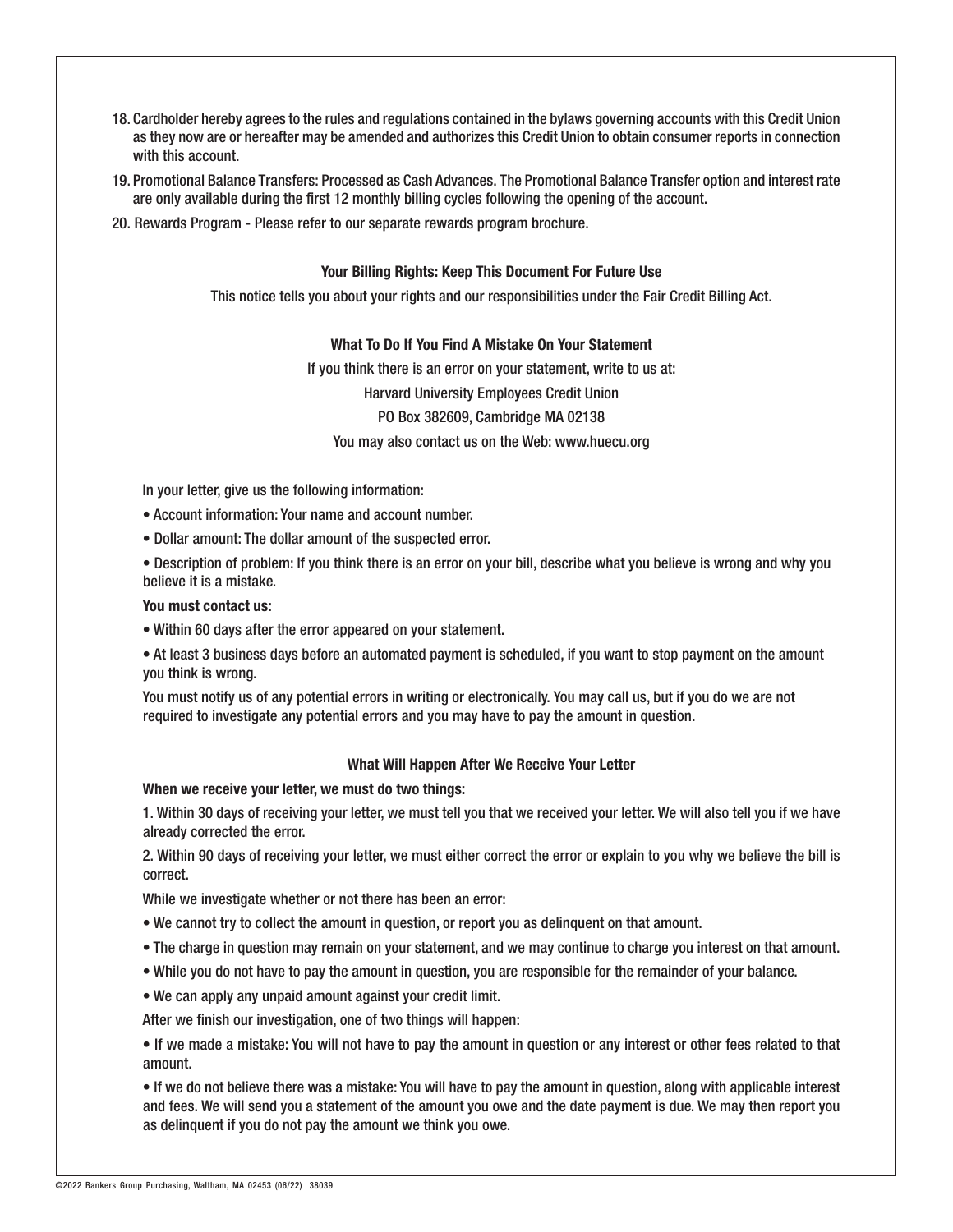If you receive our explanation but still believe your bill is wrong, you must write to us within 10 days telling us that you still refuse to pay. If you do so, we cannot report you as delinquent without also reporting that you are questioning your bill. We must tell you the name of anyone to whom we reported you as delinquent, and we must let those organizations know when the matter has been settled between us.

If we do not follow all of the rules above, you do not have to pay the first \$50 of the amount you question even if your bill is correct.

## **Your Rights If You Are Dissatisfied With Your Credit Card Purchases**

If you are dissatisfied with the goods or services that you have purchased with your credit card, and you have tried in good faith to correct the problem with the merchant, you may have the right not to pay the remaining amount due on the purchase.

## **To use this right, all of the following must be true:**

1. The purchase must have been made in your home state or within 100 miles of your current mailing address, and the purchase price must have been more than \$50. (Note: Neither of these are necessary if your purchase was based on an advertisement we mailed to you, or if we own the company that sold you the goods or services.)

2. You must have used your credit card for the purchase. Purchases made with cash advances from an ATM or with a check that accesses your credit card account do not qualify.

3. You must not yet have fully paid for the purchase.

If all of the criteria above are met and you are still dissatisfied with the purchase, contact us in writing or electronically at:

Harvard University Employees Credit Union, PO Box 382609, Cambridge MA 02138, or www.huecu.org

While we investigate, the same rules apply to the disputed amount as discussed above. After we finish our investigation, we will tell you our decision. At that point, if we think you owe an amount and you do not pay, we may report you as delinquent.